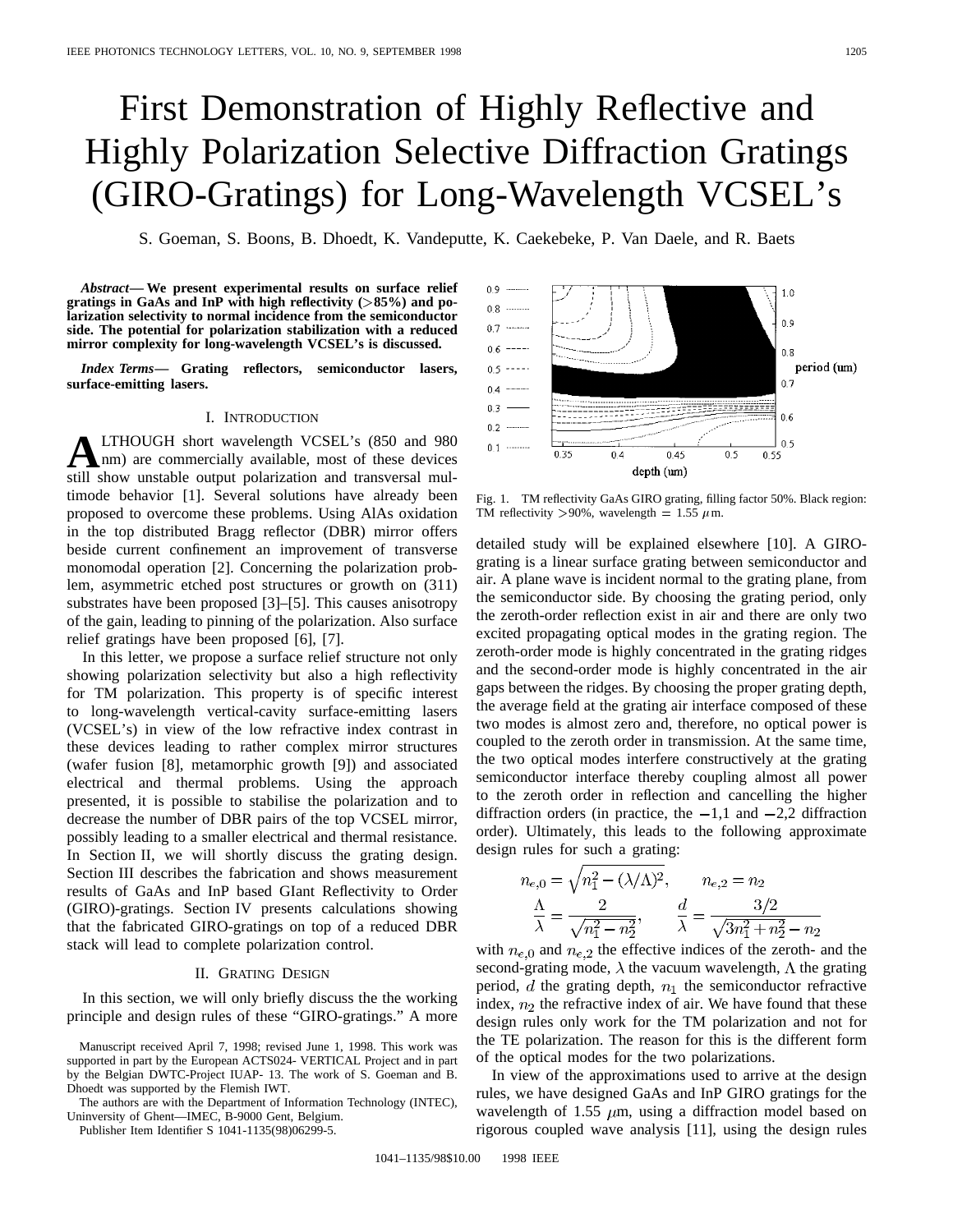TABLE I GIRO-GRATING PARAMETERS, WAVELENGTH =  $1.55 \mu m$ 

| $\Lambda = 880$ nm            |
|-------------------------------|
| $d = 525$ nm<br>$\eta = 50\%$ |
|                               |



Fig. 2. SEM picture of an InP GIRO grating.

as a starting point. Fig. 1 shows theoretical results for the TM reflectivity of a GaAs grating over a large period and depth range for a grating filling factor of 50%. These results show a large region of high TM reflectivity  $(>90\%)$ . In this region, the TE reflectiviy is between 0% and 40%. In view of this large area it is feasible to fabricate highly TM reflective and highly polarization selective gratings. Further calculations have shown it is also possible to achieve GIRO behavior for other filling factors, although, the optimum performance is for filling factors close to 50%. In order to account for possible errors in grating period, depth and filling factor, the parameters of the gratings we choose to fabricate are different from the optimum parameters. The grating parameters are summarized in Table I.

#### III. FABRICATION AND EXPERIMENTAL RESULTS

As proof of principle, we have first fabricated these gratings for operation with a tuneable  $CO_2$ -laser (9–11  $\mu$ m) [12]. In this section, we will show experimental results of GaAs and InP based GIRO-gratings for the wavelength region of 1.55  $\mu$ m. The gratings were fabricated in undoped GaAs and InP using holographic exposure and Ti evaporation, to produce the etch mask, and subsequent reactive ion etching  $(SiCl<sub>4</sub>$  for GaAs and  $CH_4/H_2$  for InP). Fig. 2 shows a SEM picture of an InP GIRO-grating. The picture shows a well-defined grating with vertical walls and a filling factor close to 50%. Since we have to evaluate the grating reflectivity from the substrate side, the samples were polished under a wedge angle  $(3^{\circ})$  to avoid multiple beam interference. This allows us to measure the reflectivity of the polished interface and the grating interface, as seen from the substrate side, separately. The measurements were performed using a tuneable laser (1480–1560 nm). The light is coupled via optical fiber terminated with a gradient index (GRIN) lens to obtain a collimated bundle. After passing a polarizer and a beam splitter, the light is incident on the sample. The reflected light is measured with a detector. The sample is mounted in a rotational setup. First, the reflected power of the polished interface is measured under normal



Fig. 3. TM and TE reflectivity of InP GIRO grating and comparison with theory for the wavelengths of 1480–1560 nm.

TABLE II SEM PARAMETERS AND FITTED PARAMETERS FOR THE GaAs AND InP GIRO-GRATIN

|              | <b>SEM</b> parameters   | fitted parameters   |
|--------------|-------------------------|---------------------|
| GaAs         | $period = 900$ nm       | period $= 900$ nm   |
| GIRO-grating | depth= 450-480 nm       | $depth = 465 nm$    |
|              | filling factor: 40-45 % | filling factor: 45% |
| InP          | $period = 880$ nm       | $period = 880$ nm   |
| GIRO-grating | depth = $580-600$ nm    | $depth = 580 nm$    |
|              | filling factor: 50 %    | filling factor: 50% |

incidence. The sample is rotated so that that the incident beam is normal to the grating interface and the reflected power of the grating interface is measured. This results in the following relation:

$$
R_{\rm gr} = \frac{R_0^{\rm o}}{T_{\theta}^2} \frac{P_{\rm gr}}{P_{\rm pi}}
$$

With  $P_{\text{pi}}$ , the reflected power measured from the polished interface,  $P_{\rm gr}$  the reflected power from the grating interface,  $R_0$  the Fresnel reflection coefficient under 0° and  $T_\theta$  the Fresnel transmission coefficient under  $\theta$  degrees incidence. We assume these coefficients to be  $R_{0,\text{TE}} = 0.295, T_{\theta,\text{TE}} = 0.698$ ,  $R_{0,\text{TM}} = 0.295$ ,  $T_{\theta,\text{TM}} = 0.713$  for GaAs  $(R_{0,\text{TE}} = 0.271$ ,  $T_{\theta,\text{TE}} = 0.722, R_{0,\text{TM}} = 0.271, T_{\theta,\text{TM}} = 0.737$  for InP), assuming a refractive index of undoped GaAs of 3.3737 (3.17 for InP) [13]. Using this equation, it is possible to determine the grating reflectivity for both polarizations and compare it with theoretical calculations.

Fig. 3 shows the measurement results (error bar of  $\pm 5\%$ ) and a comparison with theoretically calculated values for an InP GIRO-grating. The calculations agree well with the measurements (almost within the measurement error) and the grating parameters used in the calculations agree well with the SEM parameters (Table II). This grating shows a maximum TM reflectivity of 85% for  $\lambda = 1550$  nm and polarization selectivity of more than 60% over the entire wavelength region. Fig. 4 gives the measurement results and a comparison with theory for the GaAs GIRO grating. The polarization selectivity of this grating is more than 50% over the whole wavelength region and the maximum TM reflectivity is 85% for  $\lambda = 1490$  nm. As for the InP grating, the calculations agree well with the measurement (within the measurement error) and again, the grating parameters used in the calculations agree with the SEM parameters (Table II).